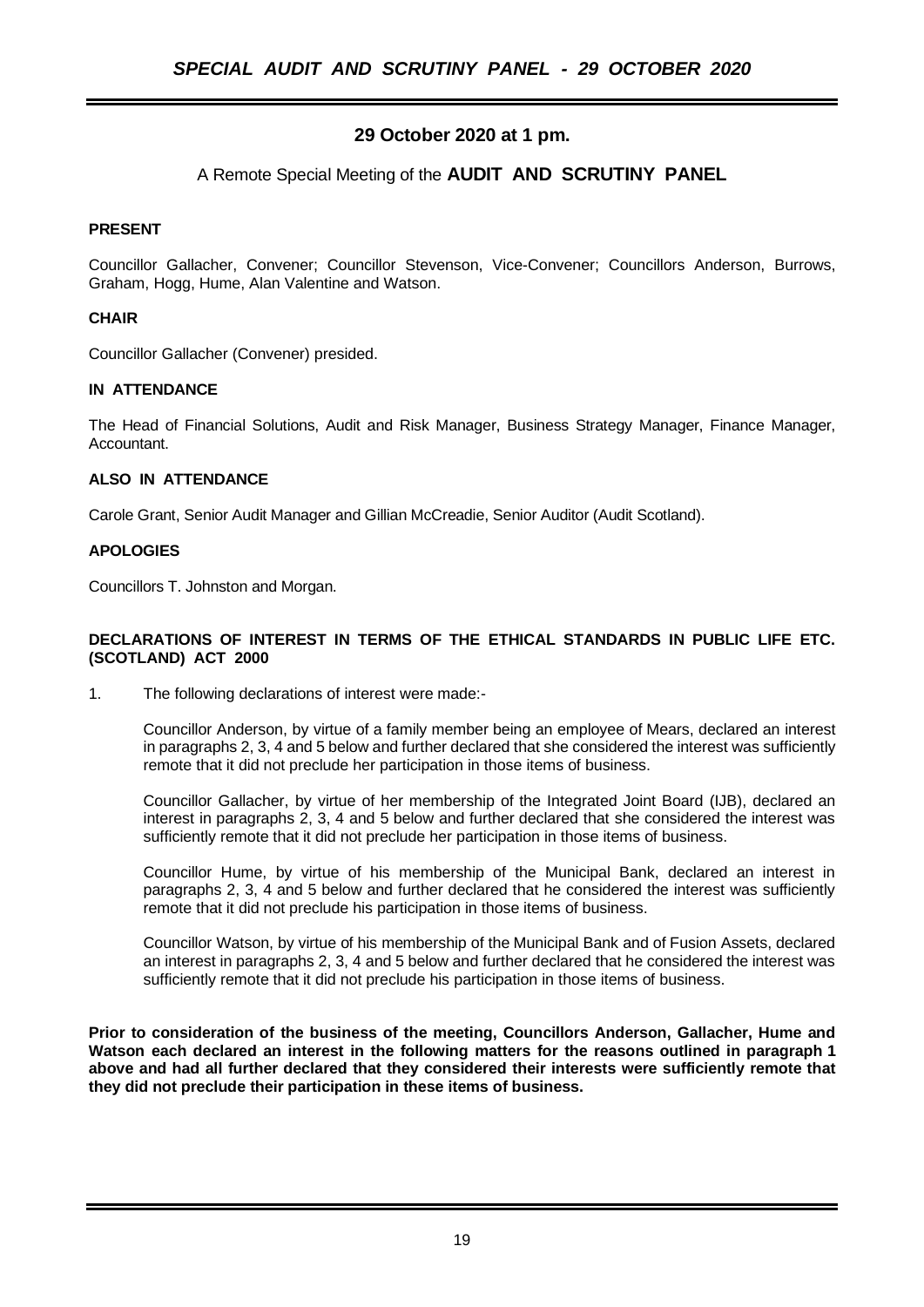### **ANNUAL ACCOUNTS 2019/20 LETTERS OF REPRESENTATION**

2. There was submitted a report providing the Panel with information on the Letter of Representation which was required to be submitted to Audit Scotland in respect of the Council's Annual Accounts and the Council's Charitable Trust Accounts for 2019/20 (1) explaining that International Standards on Auditing (ISA580) Written Representations requires External Audit to request a written representation from the Accountable Officer which provides written assurance on aspects of the Council's financial statements and Charitable Trust and Educational Trust accounts, including the judgements and estimates made in their preparation; (2) advising that the Letters of Representation have been signed by the Head of Financial Solutions in her capacity as the Council's Section 95 Officer; (3) informing the Panel that, as in previous years, the Letters set out the representation of management and confirm that the accounts are free from material mis-statements; (4) intimating that, during the course of the audit, the External Auditors had highlighted a number of mis-statements within the Council's financial statements, some of which have been adjusted while others have remained unadjusted due to materiality, and (5) attaching, as appendices to the report, the North Lanarkshire Council Letter of Representation and the Charitable Trust and Education Endowment's Letter of Representation.

Fiona Carney spoke to the report and the appendices to the report, following which the Panel agreed that the Letters of Representation provided to Audit Scotland be noted.

#### **ANNUAL ACCOUNTS 2019/20 EXTERNAL AUDITORS REPORT TO THOSE CHARGED WITH GOVERNANCE ON 2019/20 AUDIT**

3. There was submitted a report by the Head of Financial Solutions permitting the Panel to consider the External Auditor's comments on specific matters arising from its audit of the financial statements for both the Council and the Charitable Trust in Education Endowment's administered by the Council (1) providing background to the appointment of External Auditors to the Council and their role and remit; (2) explaining that, following completion of the audit, Audit Scotland had produced reports to those charged with governance on the 2019/20 audit for both the Council, and the Council's Charitable Trust in Education Endowments and (3) attaching, as appendices to the report, reports from Audit Scotland in relation to the Council and the Council's Charitable Trust in Education Endowments.

Carole Grant spoke to the report by the External Auditor, following which the Panel agreed to note the report.

#### **EXTERNAL AUDIT: ANNUAL AUDIT REPORT 2019-20**

4. There was submitted a report by the Audit and Risk Manager presenting to the Panel the Annual Audit Report produced by the Council's appointed External Auditors, Audit Scotland, in respect of the Audit for the Council for the year ending 31 March 2020 (1) explaining that the Accounts Commission has appointed Audit Scotland as the Council's appointed External Auditor for the five year period from 2016-17 and that Audit Scotland is required to annually prepare a report for Elected Members and the Controller of Audit, summarising the audit work and presenting the main findings arising from the audit; (2) informing the Panel that the External Auditor's report presents key matters arising from each of the main areas of work undertaken by the External Auditor including the audit of Financial Statements and issues relating to the Council's Financial Management, Financial Sustainability, Governance and Value for Money arrangements; (3) highlighting that, as outlined in the report by the External Auditor, they are able to place an unqualified audit opinion on the 2019-20 financial statements and that, although a small number of issues are highlighted by the External Auditor where scope for further improvement exists, overall the report is considered by Management to be positive in terms with no significant weaknesses identified, and (4) attaching, as an appendix to the report, the Audit Scotland Annual Audit Report 2019-20.